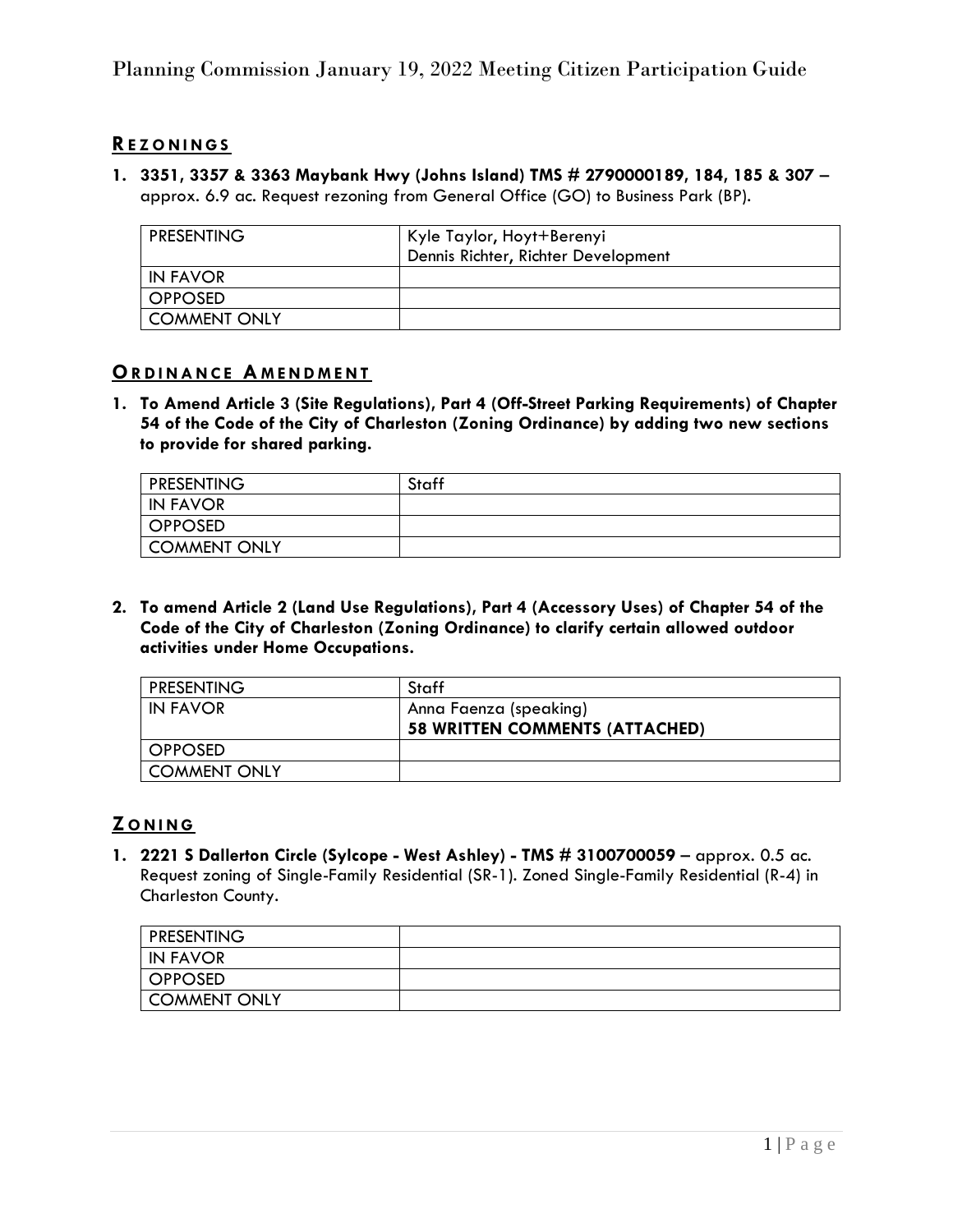### Planning Commission January 19, 2022 Meeting Citizen Participation Guide

**2. 2216 S Dallerton Circle (Sylcope - West Ashley) - TMS # 3100700044**– approx. 0.26 ac. Request zoning of Single-Family Residential (SR-1). Zoned Single-Family Residential (R-4) in Charleston County.

| <b>PRESENTING</b> |  |
|-------------------|--|
| <b>IN FAVOR</b>   |  |
| OPPOSED           |  |
| COMMENT ONLY      |  |

**3. 1506 N Edgewater Dr (Edgewater Park - West Ashley) - TMS # 3490900026** – approx. 1.59 ac. Request zoning of Rural Residential (RR-1). Zoned Single-Family Residential (R-4) in Charleston County.

| <b>PRESENTING</b> |  |
|-------------------|--|
| <b>IN FAVOR</b>   |  |
| OPPOSED           |  |
| COMMENT ONLY      |  |

**4. 30, 32 & 34 Wedgepark Rd, 43 & 49 Lolandra Ave (Carolina Terrace – West Ashley) – TMS # 4181300254-256, 260 & 262** – approx. 0.99 ac. Request zoning of Single-Family Residential (SR-2) for properties fronting Wedgepark Rd and Single-Family Residential (SR-1) for properties fronting Lolandra Ave. Zoned Single-Family Residential (R-4) in Charleston County.

| <b>PRESENTING</b> |  |
|-------------------|--|
| IN FAVOR          |  |
| <b>OPPOSED</b>    |  |
| COMMENT ONLY      |  |

**5. 2319 Lazy River Dr (Parkdale – West Ashley) – TMS # 3101400014** – approx. 0.62 ac. Request zoning of Rural Residential (RR-1). Zoned Single-Family Residential (R-4) in Charleston County.

| <b>PRESENTING</b> |  |
|-------------------|--|
| IN FAVOR          |  |
| OPPOSED           |  |
| COMMENT ONLY      |  |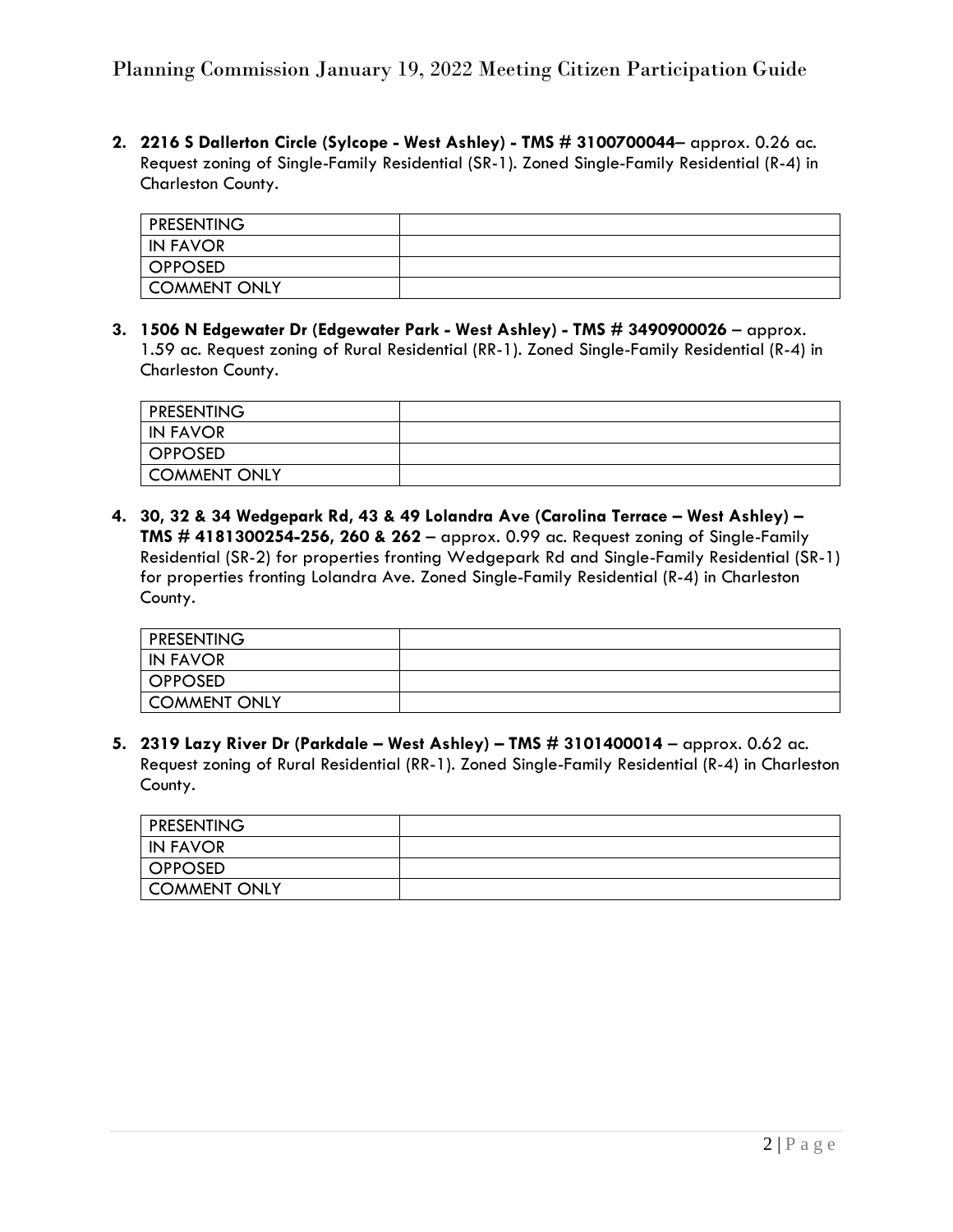#### **WRITTEN COMMENTS SUBMITTED FOR ORDINANCE AMENDMENT #2, 1/19/22 PLANNING COMMISSION**

| 1 Abigail | Capasso       | 1015 Black Rush Circle                                                             | Anna is a huge asset to the greater Charleston community as she is the only survival swim<br>lesson instructor. Drowning is the number one cause of death for children ages 1-4 and Anna<br>is making it possible for parents to protect their children from this preventable death by<br>giving them the tools to self rescue in the instance that they fell in the water. I trust Anna<br>completely. Not allowing her to continue her work would be a huge hit to our children, and<br>future children in our community.                                                                                                                                                                                                                                                                                                                                                                                                                                                                                                                                                                                                                                                                                                                                                                                                                                                                                                                                                                                                                                                                                                                                                                                                                                                                                                                                                                                                                                                                                                                                                                                                                               |
|-----------|---------------|------------------------------------------------------------------------------------|-----------------------------------------------------------------------------------------------------------------------------------------------------------------------------------------------------------------------------------------------------------------------------------------------------------------------------------------------------------------------------------------------------------------------------------------------------------------------------------------------------------------------------------------------------------------------------------------------------------------------------------------------------------------------------------------------------------------------------------------------------------------------------------------------------------------------------------------------------------------------------------------------------------------------------------------------------------------------------------------------------------------------------------------------------------------------------------------------------------------------------------------------------------------------------------------------------------------------------------------------------------------------------------------------------------------------------------------------------------------------------------------------------------------------------------------------------------------------------------------------------------------------------------------------------------------------------------------------------------------------------------------------------------------------------------------------------------------------------------------------------------------------------------------------------------------------------------------------------------------------------------------------------------------------------------------------------------------------------------------------------------------------------------------------------------------------------------------------------------------------------------------------------------|
| 2 Adrian  | <b>Broome</b> | 1518 John fenwick lane,<br>Johns island and 2145<br>Stonewood drive,<br>Charleston | To whom it may concern: There is one inescapable reality about life in the Lowcountry: we<br>are surrounded by water. A lot of it. And this fact makes our children particularly vulnerable.<br>Rivers, marshes, lakes, beaches, the list is endless. Any program that gives our children a<br>chance to learn to survive in the water is essential to daily life here. Both of my children<br>(two boys under four) have taken and passed survival swim lessons that might not be<br>possible without the proposed amendment to this ordinance. Both have had near misses in<br>water that these lessons have saved them from and during. If programs benefiting from this<br>amendment can save just one child (and let's be realistic, they are benefiting hundreds<br>annually), then I believe we have an obligation to protect these programs. Further, and<br>from a legal perspective, regulating and restricting what a private owner can do in their own<br>pool but not currently in their own home is a slippery slope. Without this amendment<br>dozens of private businesses can be unfairly impacted. Where do we draw the line? As<br>taxpayers and owners we can run a business in the home but not in our pool? What about<br>the garage? Porch? Yard? It's not sensible to draw this line and the amendment would<br>protect small business. This population is both particularly crucial and vulnerable during<br>the age of Covid. My boys would not have been able to take from a large scale public<br>program, nor are there nearly enough available if they had been able to do so. As a city and<br>county, we have an obligation to protect businesses run from home now more than ever -<br>when our very economy and the safety of our children can depend upon it. The amendment<br>simply is the right thing to do. Thank you for your time.                                                                                                                                                                                                                                                                               |
| 3 Alex    | Kirkman       | 800 heyward cove place                                                             | Holy Mackerel infant aquatics program is so important to my family and our community.<br>There are limited safe swim learning programs in our area and Anna's program taught vital<br>skills preventing childhood deaths from drowning. Taking her ability away to teach from her<br>convenient and safe location of her home, would be hurting our children and their ability to<br>learn safe water skills. Thank you                                                                                                                                                                                                                                                                                                                                                                                                                                                                                                                                                                                                                                                                                                                                                                                                                                                                                                                                                                                                                                                                                                                                                                                                                                                                                                                                                                                                                                                                                                                                                                                                                                                                                                                                   |
| 4 Ashley  | Regan         | 355 Confederate Circle                                                             | I have used Holy Mackerel Infant Aquatics for a year now for float swim float lessons and<br>now for swimming lessons for my 2.5 year old son. Our previous home had a pool, we have<br>a pool membership at a local club, we boat several times a month, we go to the beach<br>several times a week. To say we enjoy living in the Low Country would be an<br>understatement. We live in Charleston BECAUSE we love the water and our family spends<br>all of its free time around and in it. When my first child was born, I was driving to different<br>pools every day all over Charleston, Mount Pleasant, North Charleston, Ladson just so she<br>could take swimming lessons. We swam in heated pools (uncovered) in the winter until our<br>lips were purple, we swam in hotel pools next to the North Charleston Coliseum around<br>strangers, I drove to peoples homes that were rented through VRBO as the homeowners<br>were inside just to use the pool so my daughter could learn how to swim. The importance of<br>having such a valuable asset in OUR own neighborhood is honestly astounding. A safe,<br>clean, warm (in the winter), covered, private place for children to learn how to swim should<br>be praised, not ripped apart and disassembled. My children learning how to swim so they<br>can live in a house that backs up to the marsh, so they can get in the canoe with their father<br>to watch sunsets, to honestly live their life to the fullest (and safest) in the Low Country is<br>vital. This program is vital to this community. Through the struggles of the petitions, we<br>have all changed how we arrive, park, and depart, and not a single complaint or question of<br>the request Because it is that important. As someone who lives a few blocks away and<br>sees the construction traffic / parking on the road, lawn maintenance vehicles on the side of<br>the road, visitors and friends parking on the side of the road, parents who JUST want their<br>children to survive if they fall into a pool should not be punished for that. This personal<br>vendetta has definitely gotten out of hand! |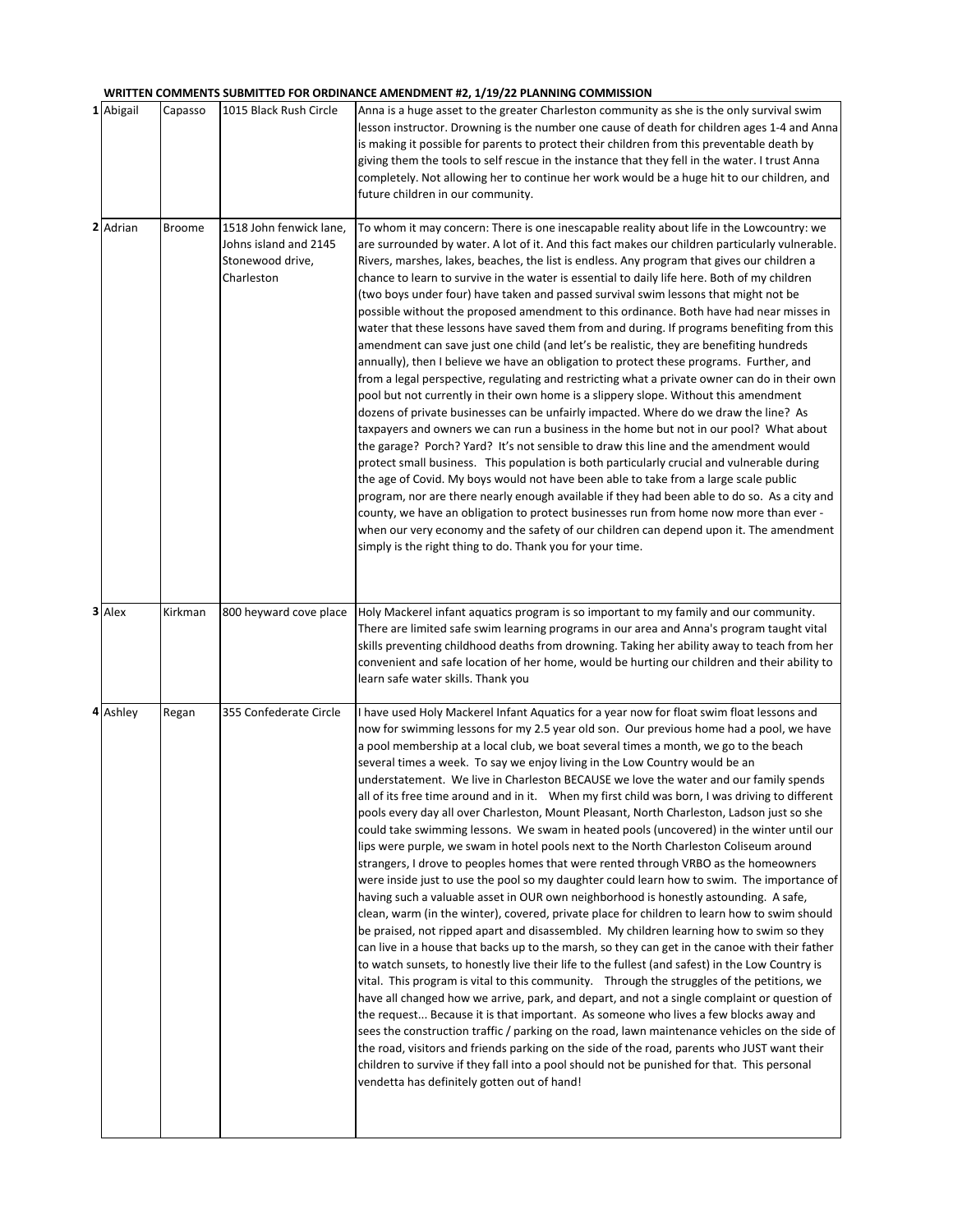| 5 Beth<br>Nelson | Ratcliff | 465 Parkdale Drive                           | Holy Mackerel Infant Aquatics taught both of my kids how to swim. My son had taken<br>swimming lessons in previous years and never quite got the grasp, but after learning from<br>Anna, he was swimming like a fish the first week. My daughter has CP, and Anna was able to<br>teach her how to turn and float as well as get to the side to hold on in the event she ever<br>does have an incident. Her swimming techniques are designed to protect kids from<br>drowning, and I consider her a huge asset to this community. She's not just teaching kids to<br>swim; she's savings their lives. This is also not just a part time gig to make some extra<br>money. This is her career that she takes pride in. If having cars driving thru the<br>neighborhood is a nuisance, these neighbors need to take a look around. So many<br>neighborhoods are used as cut throughs due to the increase in the volume of people, and it<br>is no worse than construction vehicles, Amazon drivers, and even the traffic from the school<br>right around the corner. Unlike these vehicles, Anna is giving every parent confidence that<br>their children will be safe around water. We are in the Lowcountry, so we are surrounded by<br>it. Please consider voting yes to allow the amended ordinance for swim instruction. The<br>location is very convenient for anyone who lives in Charleston. Thank you for your time. |
|------------------|----------|----------------------------------------------|---------------------------------------------------------------------------------------------------------------------------------------------------------------------------------------------------------------------------------------------------------------------------------------------------------------------------------------------------------------------------------------------------------------------------------------------------------------------------------------------------------------------------------------------------------------------------------------------------------------------------------------------------------------------------------------------------------------------------------------------------------------------------------------------------------------------------------------------------------------------------------------------------------------------------------------------------------------------------------------------------------------------------------------------------------------------------------------------------------------------------------------------------------------------------------------------------------------------------------------------------------------------------------------------------------------------------------------------------------------------------------------------------------------------------|
| 6 Brooke         | Jones    | 1848 Somerset Circle<br>Charleston, SC 29407 | I'm writing to express my support for the proposed amendment to the Home Occupation<br>ordinance. My family takes water safety and drowning prevention very seriously, especially<br>as residents of the Lowcountry where water plays a large role in our everyday lives. For that<br>reason, we specifically chose to enroll our young child in survival swimming lessons. There<br>are very few instructors in the Charleston area who are certified to teach this type of lesson,<br>and spots fill up quickly due to the high demand. With so few qualified instructors, it can<br>also be difficult to find easily accessible options. We are forever grateful to Anna Faenza and<br>Holy Mackerel Infant Aquatics for providing proven self-rescue training methods through<br>one-on-one instruction in a convenient location with high quality teaching equipment. The<br>ability to access survival swim lessons for our daughter has been invaluable. We hope that<br>she, along with many other young children, can continue to learn these essential life-saving<br>skills in the highly effective learning environment that Holy Mackerel Infant Aquatics has<br>created.                                                                                                                                                                                                                                    |
| 7 Carol          | Roper    | 1123 Northbridge Dr.<br>Chas., SC 29407      | I would like for your consideration to clarify the Home Occupation Ordinance. We need<br>qualified, certified swim instructors to conduct swim lessons in their backyard pools. It is of<br>great importance to the safety and education of our children and grandchildren. Anna<br>Faenza is such an instructor who is a certified Infant Aquatic Instructor. I personally know<br>she has done a tremendous job for several children. With WLStephens pool in West Ashley<br>now a seasonal pool there are very few options other than backyard pools. Please consider<br>amending the Home Occupation Ordinance so that Anna Faenza can continue with her Holy<br>Mackerel Infant Aquatics, LLC services. Thank you, very much. Carol S. Roper                                                                                                                                                                                                                                                                                                                                                                                                                                                                                                                                                                                                                                                                         |
| 8 Caroline       | Smith    | 26 Tarleton Drive<br>Charleston SC 29407     | As a South Windermere resident and parent Holy Mackerel Infant Aquatics was essential to<br>providing my son with life-saving survival swimming lessons. The close proximity allowed us<br>to walk each lesson, and was beneficial in allowing me to take time away from my full time<br>job to provide my son with this opportunity. Losing access to the lessons will not only effect<br>my child from gaining the skill set needed to prevent drowning but for other families as well.<br>Especially as there is a lack of qualified instructors in the Charleston area.                                                                                                                                                                                                                                                                                                                                                                                                                                                                                                                                                                                                                                                                                                                                                                                                                                               |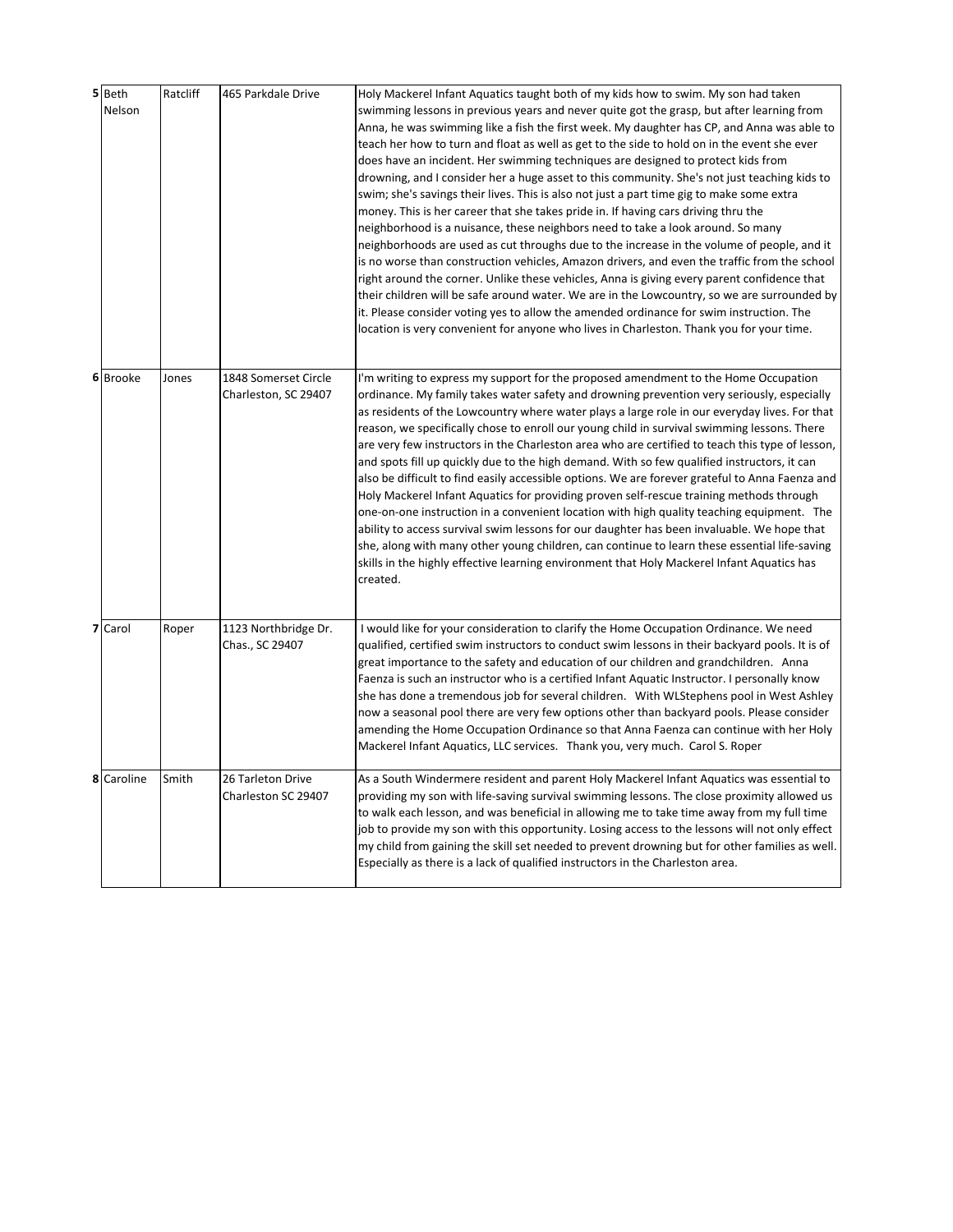| 9 Caroline | n             | Edmondso 63 Chadwick Dr.<br>Charleston, SC 29407    | I'm writing this statement in support of Holy Mackerel Infant Aquatics, LLC (Anna Faenza).<br>Not only is my son a beneficiary of the invaluable services that Anna provides, but I am also<br>a neighbor of Anna. Prior to Anna beginning survival swim instruction in our neighborhood,<br>I was unable to have my four year old son in consistently swim lessons due to the lack of<br>instructors in our area. The swim lessons provided at her home are discreet and were<br>entirely unknown to me until I was told first hand that she was conducting these lessons at<br>her home. Her home is so close to me that I can easily see her house from mine, as she is<br>only two doors down from us. I was ecstatic to find out she offered services right here in<br>our neighborhood as drowning prevention is something I have been very concerned with<br>since the birth of my son. Due to the lack of these life saving lessons in our area, my son was<br>nearly a year old before I had been able to enroll him in similar lessons, which we had to<br>travel across town to and ultimately the lack of convenience finally required us to stop<br>lessons. Prior to swimming with Anna, I was wholly uncomfortable but now my son is |
|------------|---------------|-----------------------------------------------------|-----------------------------------------------------------------------------------------------------------------------------------------------------------------------------------------------------------------------------------------------------------------------------------------------------------------------------------------------------------------------------------------------------------------------------------------------------------------------------------------------------------------------------------------------------------------------------------------------------------------------------------------------------------------------------------------------------------------------------------------------------------------------------------------------------------------------------------------------------------------------------------------------------------------------------------------------------------------------------------------------------------------------------------------------------------------------------------------------------------------------------------------------------------------------------------------------------------------------------------------------------|
|            |               |                                                     | confident in the swim-float-swim technique and I know if we were around water, he would<br>be able to survive in the event he needed to self rescue. I can't emphasize enough how<br>invaluable the services Anna provides to our neighborhood and community are. I feel the<br>City of Charleston would be removing a necessary life saving service from its residents if<br>Anna were required to cease lessons definitively. Please allow these life saving lessons to<br>continue!                                                                                                                                                                                                                                                                                                                                                                                                                                                                                                                                                                                                                                                                                                                                                              |
| 10 Chelsea | <b>Bilcic</b> | 1533 Maple Grove Drive,<br>Johns Island, SC 29455   | My child has participated in the life-saving swim lessons at this address. We chose Holy<br>Mackerel Swim with Anna Faenza, because she is the only certified instructor that offers the<br>life saving swim-float-swim lessons at short 10 minute intervals. This is essential for a<br>toddler's ability to learn effectively. The one-on-one lessons that she offers at her home and<br>free of public distractions has given my child a layer of protection and drowning prevention<br>in a city surrounded by water. These skills, taught in this way are not available anywhere<br>else near our home. Please consider approving this ordinance for the safety of our children.<br>Thank you.                                                                                                                                                                                                                                                                                                                                                                                                                                                                                                                                                 |
| 11 Chelsea |               | Handegan 32 Montagu Street,<br>Charleston, SC 29401 | The access to Anna Faenza's pool is critical for the ability to provide lessons to my three year<br>old daughter. There is an extreme shortage of qualified swim instructors in the city who<br>have limited spaces. In shutting down HMIA, you are deepening the void of accessibility to<br>instructors, but more gravely, you are inhibiting access to life-saving skills for young<br>children. Pools, beaches, and boating are the way of life in Charleston, thus water safety is<br>of paramount importance. Enrolling our daughter in Anna's swim survival course was, bar<br>none, the best parenting decision we have made. After six weeks of lessons, our daughter<br>mastered the swim-float-swim technique even fully clothed. The one-on-one lessons are an<br>investment that result in a life-saving skill, and there is no substitute for peace of mind when<br>it comes to child safety.                                                                                                                                                                                                                                                                                                                                         |
| 12 Claire  | Witbeck       | 2120 St. James Dr.                                  | I strongly support the proposed amended ordinance which will allow Anna Faenza to<br>continue her business Holy Mackeral Infant Aquatics at her residence. She is the longest<br>standing certified teacher of these swim survival lessons which are saving lives. Many young<br>children die each year from drowning and she is doing an amazing job getting young kids in<br>our community to learn to self rescue and swim-float-swim through the one on one lessons<br>she provides in her backyard swimming pool. Please allow her to continue to offer these life<br>saving skills in Charleston's community. Thank you!                                                                                                                                                                                                                                                                                                                                                                                                                                                                                                                                                                                                                      |
| 13 Crystal | Dorner        | 7 Anita Drive                                       | Please pass the amended ordinance in favor of the use and access to Charleston's first infant<br>survival swim classes. The facility is clean and convenient, with quality teaching equipment.<br>It feels safe in thes times of Covid to take my child to learn the life saving skills to self rescue<br>and float. It is so important to have this skill in the Lowcountry.                                                                                                                                                                                                                                                                                                                                                                                                                                                                                                                                                                                                                                                                                                                                                                                                                                                                       |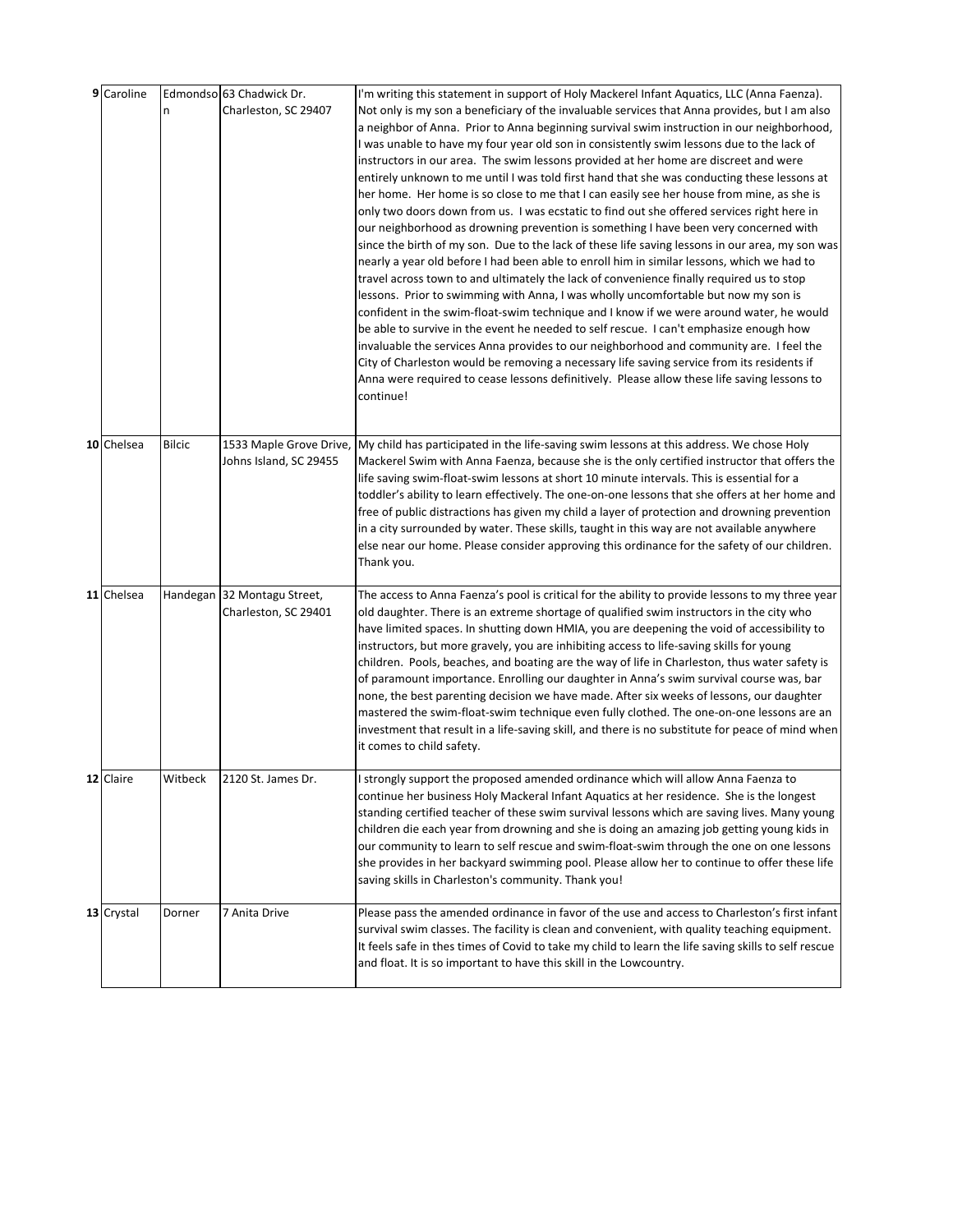| 14 Deborah   | Nelson   | 6 Lampton Road,<br>Charleston 29407                      | I am writing to ask your consideration to clarify the Home Occupation ordinance so that<br>qualified swim instructors can conduct swim instructions in their backyard pools. My<br>children and grandchildren would not be able to swim if it weren't for ladies who took them<br>into their own backyards and taught them to swim. Ms. Anna Faenza is a certified Infant<br>Aquatics Instructor and I firmly believe our granddaughter loves the water as much as she<br>does because of the swimming instructions she received from Holy Mackerel Infant<br>Aquatics, LLC (Anna Faenza). Our granddaughter has cerebral palsy and it is amazing what<br>Ms. Faenza accomplished with her. Charleston lacks for qualified instructors that are<br>convenient to us and it would be a true loss for Charleston and West Ashley if Ms. Faenza is<br>shut down. PLEASE, PLEASE consider amending the Home Occupation Ordinance so that Ms.<br>Faenza can continue to do what she does so well. CHILDREN'S LIVES DEPEND ON IT.                                                  |
|--------------|----------|----------------------------------------------------------|------------------------------------------------------------------------------------------------------------------------------------------------------------------------------------------------------------------------------------------------------------------------------------------------------------------------------------------------------------------------------------------------------------------------------------------------------------------------------------------------------------------------------------------------------------------------------------------------------------------------------------------------------------------------------------------------------------------------------------------------------------------------------------------------------------------------------------------------------------------------------------------------------------------------------------------------------------------------------------------------------------------------------------------------------------------------------|
| 15 Debra     | OBrien   | 601 Pompano Rd, Edisto<br>Island, SC 29438               | Speaking for myself and my spouse, we are the grandparents of a 3 year old enrolled in<br>swimming classes with Anna. Our granddaughter began these classes at age 2. We have<br>been impressed with with the level of instruction and professionalism that Anna provides.<br>The life saving swimming lessons that Anna provides are a vital service. It would be difficult<br>if not impossible for our granddaughter to continue lessons if the location were to be<br>changed due to proximity to her day care and her mother's place of business. On the<br>occasion when we have attended lessons with our granddaughter and Anna, we found the<br>lessons to be well organized and that Anna is an expert in her field. For the safety and<br>welfare of her current and future students, it is our hope that that these lessons can<br>continue without further disruption. It would be very sad to see children denied this life<br>saving service.                                                                                                                 |
| 16 Edward    | Crouse   | 18 colleton drive,                                       | we support updating the guidelines of the Home Occupation ordinance to allow business                                                                                                                                                                                                                                                                                                                                                                                                                                                                                                                                                                                                                                                                                                                                                                                                                                                                                                                                                                                        |
| 17 Elizabeth | Williams | charleston sc 29403<br>4001 Berberis Lane<br>Ravenel, SC | like Holy Mackerel Infant Aquatics.<br>Being that Charleston and surroundings areas have so much water access, with beaches,<br>rivers and pools, it would be such a shame to close down one of the few opportunities that<br>parents have to teach their young children water safety and survival with a truly expert<br>instructor. There are a shortage of qualified instructors and to remove one more would be a<br>shame. Their is nothing more precious than our children and protecting them from the<br>dangers of water is our responsibility.                                                                                                                                                                                                                                                                                                                                                                                                                                                                                                                     |
| 18 Emily     | Beasley  | 1050 Sea Eagle Watch                                     | I am fully in support of the amended ordinance pertaining to Holy Mackerel Infant Aquatics.<br>These survival lessons are ESSENTIAL for infants and toddlers living near water. As a mother<br>of 3, my eyes are always on my young children, but you can NEVER be too safe or too<br>prepared for a worst case scenario. I have had acquaintances who have lost toddlers to<br>drowning, and life-saving lessons that Holy Mackerel provides could have been the<br>difference. While you can't change the past for these precious families, you can absolutely<br>have a hand in controlling the future. I want my 3 children - ages 5, 2, and 9 months - to be<br>safe in any worst case scenario. We NEED these lessons. The location is key for my family. I<br>physically can not make it to alternative Infant Swim Rescue courses located elsewhere. This<br>is important to my family and many others. Please understand that the proposed ordinance<br>amendment has my COMPLETE and FULL support. Lives can depend on this. Respectfully,<br><b>Emily Beasley</b> |
| 19 Emily     | Miller   | 2130 Medway Rd                                           | I am in support of the proposed amended ordinance so that Anna can continue her business<br>from her home. Anna was my daughter's swim instructor. She taught my fearless 2 year old<br>how to save herself in the water. The skills she learned from Anna were essential, especially<br>in a water-oriented town like Charleston. Infant Aquatics is much more than swim lessons; it<br>is as important as CPR and to take away that resource in this town would be detrimental to<br>the safety of small children.                                                                                                                                                                                                                                                                                                                                                                                                                                                                                                                                                         |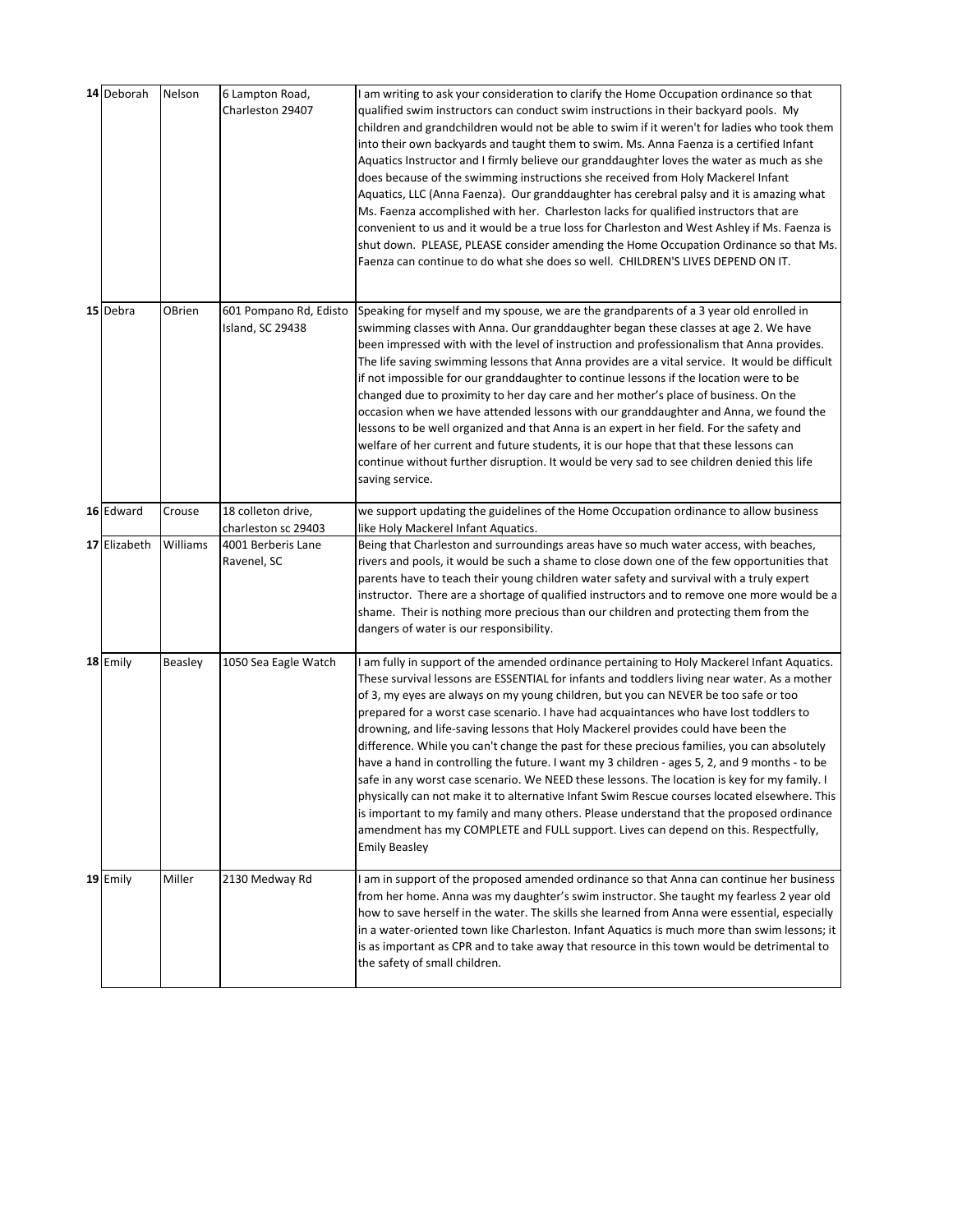| 20 James and Barnard<br>Nicole |          | 1047 Hills Plantation                      | We have used Anna Faenza's Holy Mackerel Infant Aquatics class for our two young children<br>for multiple swim programs. It has been disappointing to have the classes canceled,<br>especially mid-program, due to one disgruntled neighbor. The development of vital life-<br>saving lessons for children all around Charleston (James Island, West Ashley & Downtown<br>Charleston areas, in particular) is being prevented due to the sudden shut down of the Holy<br>Mackerel's business. We chose Holy Mackerel Infant Aquatics swim programs for the<br>following reasons: 1) High praise (referrals) from various parents 2) Anna is the ONLY<br>certified Infant Aquatics instructor in Charleston (that we are aware of) 3) Having one-on-<br>one instructions for our 2 and 4 year olds is very important to us 4) The location is very<br>convenient, especially in an ever-growing traffic congested city 5) After much research,<br>Infant Aquatics was the ONLY children's swim program in short proximity to our James Island<br>home that offered valuable drown prevention teaching with "swim-float-swim" and self<br>rescue float strategies 6) Our children learned so much (and enjoyed it!) in the first program,<br>we signed them up for a 2nd program In conclusion, we urge the City Council to reconsider<br>the shut-down of Anna's business and revise the current Home Occupation ordinance to<br>once again allow Infant Aquatics, and other businesses like it, to operate. Please do this for<br>the life safety of our children and hundreds of others in Charleston. Thank You |
|--------------------------------|----------|--------------------------------------------|-------------------------------------------------------------------------------------------------------------------------------------------------------------------------------------------------------------------------------------------------------------------------------------------------------------------------------------------------------------------------------------------------------------------------------------------------------------------------------------------------------------------------------------------------------------------------------------------------------------------------------------------------------------------------------------------------------------------------------------------------------------------------------------------------------------------------------------------------------------------------------------------------------------------------------------------------------------------------------------------------------------------------------------------------------------------------------------------------------------------------------------------------------------------------------------------------------------------------------------------------------------------------------------------------------------------------------------------------------------------------------------------------------------------------------------------------------------------------------------------------------------------------------------------------------------------------------------------------------------------|
| 21 Jane                        | Prevost  | 64 Chadwick Drive,<br>Charleston, SC 29407 | Holy Mackerel Infant Aquatics offers life-saving swimming skills for infants and toddlers.<br>The program requires short lessons (10 minute intervals) daily - these lessons wouldn't be<br>feasible without the convenient and safe location of Anna's home pool. I am so grateful for<br>the proximity of these lessons, as I wouldn't be able to offer my son these crucial life-saving<br>skills. There is already a shortage of opportunity for such lessons, and by shutting down<br>Holy Mackerel Infant Aquatics, we are deepening the void.                                                                                                                                                                                                                                                                                                                                                                                                                                                                                                                                                                                                                                                                                                                                                                                                                                                                                                                                                                                                                                                              |
| 22 Jennifer                    | Mikoll   | 3019 Yachtsman Drive                       | I wholeheartedly support this ordinance to be amended in support of Holy Mackerel Infant<br>Aquatics. I sought out SURVIVAL swim lessons for our family due to the very real risk of a<br>water-related accident in our city on the water. Ms Faenza is the first certified infant swim<br>instructor in this area, and her pool and lessons were the most accessible if you reside in<br>Charleston county at the time of my research. Even after moving from downtown Charleston<br>to north Mount Pleasant, I made the trip daily for my daughters lessons due to this fact. I am<br>a physician assistant, so I do not take water safety lightly. Her lessons have taught survival<br>skills to my two young daughters, and we started both at the age of one and a half. I know<br>that her lessons have prevented many potential drowning related incidents for Charleston-<br>area families, and prevented unnecessary deaths and heartache. As a medical professional,<br>and mother, these lessons are an essential service to our community that needs to remain<br>accessible. Ms Faenza provides this instruction at the highest quality and level, I urge you to<br>please honor our request.                                                                                                                                                                                                                                                                                                                                                                                                        |
| 23 Jonathon                    | Kowalski | 6305 Sweet Pl,<br>Charleston, SC 29492     | I am writing in support of Holy Mackeral Infant Aquatics. We used this crucial business to<br>teach our son and daughter the important skill of survival swimming lessons in a one on one<br>environment. The classes were quick ten minutes lessons to teach our kids survival<br>swimming (swim-float-swim). This is an important skill needed in the low country because<br>of the all the water.                                                                                                                                                                                                                                                                                                                                                                                                                                                                                                                                                                                                                                                                                                                                                                                                                                                                                                                                                                                                                                                                                                                                                                                                              |
| 24 Jordanna                    | Reilly   | 657 N Stiles Dr                            | Holy Mackerel Infant Aquatics provided my son with affordable, life-saving swim lessons.<br>This business provides a necessary life-skill that is essential in our coastal environment. The<br>shortage of qualified infant swim instructors in Charleston is surprising and it would be<br>detrimental to our children's safety to lose this amazing service.                                                                                                                                                                                                                                                                                                                                                                                                                                                                                                                                                                                                                                                                                                                                                                                                                                                                                                                                                                                                                                                                                                                                                                                                                                                    |
| 25 Joseph                      | Leonard  | 9 Indigo Point Dr<br>Charleston SC 29407   | Speaking specifically regarding infant swim lessons I am totally for this being allowed at a<br>home business. I have used Holy Mackerel for my daughters lessons for 2 years. I have not<br>seen any reason this should not be allowed as there is very little impact and it is a great<br>resource for our community. thank you                                                                                                                                                                                                                                                                                                                                                                                                                                                                                                                                                                                                                                                                                                                                                                                                                                                                                                                                                                                                                                                                                                                                                                                                                                                                                 |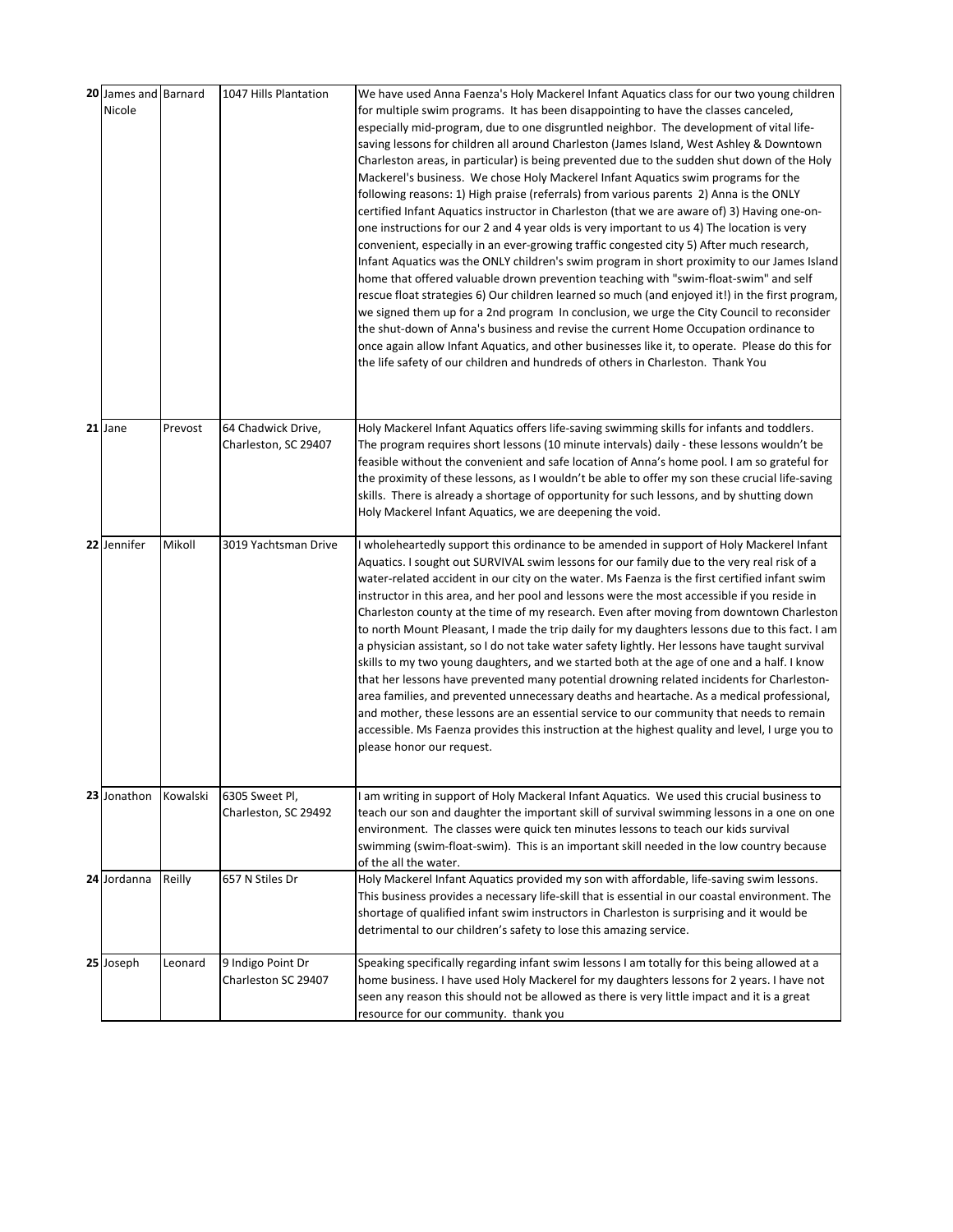| 26 Joyce     | Bailey    | 73 Indigo Point Drive,<br>Charleston, SC, 29407        | The instructor for Holy Mackerel Infant Aquatics, Anna Faenza, should absolutely be allowed<br>to continue to teach young children to swim in her backyard pool for the following reasons.<br>Anna is highly experienced and the 1st certified infant instructor in Charleston. With her<br>quality teaching equipment she has been able to provide survival swims lessons that have<br>enabled very young infants drowning protection through the "self rescue float" technique in<br>which the infant is able to turn from their stomachs to their backs and float. There is no<br>reason that many young children should be denied this opportunity for aquatic protection<br>because the pool is not indoors. Please amend the ordinance to state that the pool can be<br>"be on the instructor's property" as long as all other regulations have been met. Thank you<br>for allowing this business to continue to operate as is so that Holy Mackerel Infant Aquatics<br>can do their part to prevent tragic drownings in very young infants.                                                                                                                                                                                                                                                                                                                                                                                                                                                                                                                                                                                                                                                                                                                                                                                                                                                                                                                                                                                                                                                                                                                                                                                                                                                                                                                                                                                                                                                                                                                                                          |
|--------------|-----------|--------------------------------------------------------|-------------------------------------------------------------------------------------------------------------------------------------------------------------------------------------------------------------------------------------------------------------------------------------------------------------------------------------------------------------------------------------------------------------------------------------------------------------------------------------------------------------------------------------------------------------------------------------------------------------------------------------------------------------------------------------------------------------------------------------------------------------------------------------------------------------------------------------------------------------------------------------------------------------------------------------------------------------------------------------------------------------------------------------------------------------------------------------------------------------------------------------------------------------------------------------------------------------------------------------------------------------------------------------------------------------------------------------------------------------------------------------------------------------------------------------------------------------------------------------------------------------------------------------------------------------------------------------------------------------------------------------------------------------------------------------------------------------------------------------------------------------------------------------------------------------------------------------------------------------------------------------------------------------------------------------------------------------------------------------------------------------------------------------------------------------------------------------------------------------------------------------------------------------------------------------------------------------------------------------------------------------------------------------------------------------------------------------------------------------------------------------------------------------------------------------------------------------------------------------------------------------------------------------------------------------------------------------------------------------|
| 27 Kaitlin   | OBrien    | 14 Cedarhurst Ave,<br>Charleston SC 29407              | Hi my name is Katie, I am a nurse in Charleston as well as a citizen of Charleston. My 3 year<br>old has been a student at Holy Mackeral Infant Aquatics since she was 2 years old. Her<br>instructor, Anna, has provided her with life-saving skills she will use for the rest of her life. In<br>Charleston, we are surrounded by water. This water poses a danger to children not only<br>during swim season, but even more so when it's not time to swim. According to the CDC,<br>"more children ages 1-4 die from drowning than any other cause of death except birth<br>defects" and "drowning is a leading cause of death in children." I quote the CDC because<br>most people do not know these facts; pediatricians don't talk to parents about this,<br>awareness is next to nothing. However, Anna took charge of the lack of resources and<br>awareness and became Charleston's first infant aquatics instructor. She has been teaching<br>life saving skills to infants; this means that she provides a layer of protection against<br>drowning before children are even mobile enough to find themselves in need of saving from<br>drowning. My daughter has this layer of protection because of Anna and truly because of<br>her location within Charleston. Her short but repetitive lessons are absolutely necessary in<br>providing this lifesaving skill to children this young. This makes it imperative that she be<br>close to where I live. It would not have been possible for my daughter to enroll in these<br>lessons if she were not in her current location. I had to take her to lessons every morning for<br>6 weeks, which means I needed it to be close and therefore a quick drive for me to also be<br>able to get to work on time. I am a single mother doing my very, very best to keep my<br>daughter safe from the #1 cause of accidental death in children 1-4. After 6 weeks, I enrolled<br>my daughter in a weekly lesson to keep her skills sharp. She needs her life saving skills year-<br>round and practicing weekly is imperative at her age. This meant even more time spent<br>working around my work schedule to get her what she needed. I would absolutely not have<br>been able to get my daughter the skills she needs in the pool if it weren't for the close<br>proximity of Holy Mackeral Infant Aquatics. There simply are not enough instructors in<br>Charleston or surrounding areas who teach the skills Holy Mackeral Infant Aquatics teaches.<br>There is no way lessons would be feasible if I had to drive out of Charleston to find an |
| 28 Kate      | Silver    | 800 Whispering Marsh<br>Drive, Charleston, SC<br>29412 | As a pediatrician, I have personally cared for drowning victims, and I know the statistics.<br>Drowning is the leading cause of unintentional injury-related death for children ages 1-4.<br>Learning to swim can reduce the risk of drowning by 88 percent for 1 to four-year-olds who<br>take formal swim lessons. As a mom of 4 young children living in Charleston where we are<br>surrounded by water, I know the importance of having my children learn survival swimming<br>skills. I also know how difficult it is to find an Infant Aquatics Instructor in Charleston so if<br>Holy Mackerel Infant Aquatics is not allowed to continue in operation, there will be even<br>fewer resources for parents to provide their children with life saving water safety skills. By<br>teaching our children drowning prevention, Anna Faenza is most certainly saving lives.                                                                                                                                                                                                                                                                                                                                                                                                                                                                                                                                                                                                                                                                                                                                                                                                                                                                                                                                                                                                                                                                                                                                                                                                                                                                                                                                                                                                                                                                                                                                                                                                                                                                                                                               |
| 29 Katharine | Gottfried | 1007 ASHLEY AVE                                        | I am in favor of the proposed ordinance, in support of Holy Mackerel Infant Aquatics. This is<br>Charleston's first certified Infant Aquatics Instructor and the company has provided survival<br>swimming lessons & one-on-one instruction to my son, aged 10 months. The program<br>offers offers shorter lessons that are essential for younger children (10 or 20 minutes). The<br>quality teaching equipment & life-saving lessons have been integral in my child's<br>development and aided tremendously in his ability to float and survive on his own, in a pool.<br>The course and company have added layers of protection in drowning prevention and I plan<br>to continue working with Holy Mackerel in the future to ensure my child can swim and<br>survive as he grows.                                                                                                                                                                                                                                                                                                                                                                                                                                                                                                                                                                                                                                                                                                                                                                                                                                                                                                                                                                                                                                                                                                                                                                                                                                                                                                                                                                                                                                                                                                                                                                                                                                                                                                                                                                                                                       |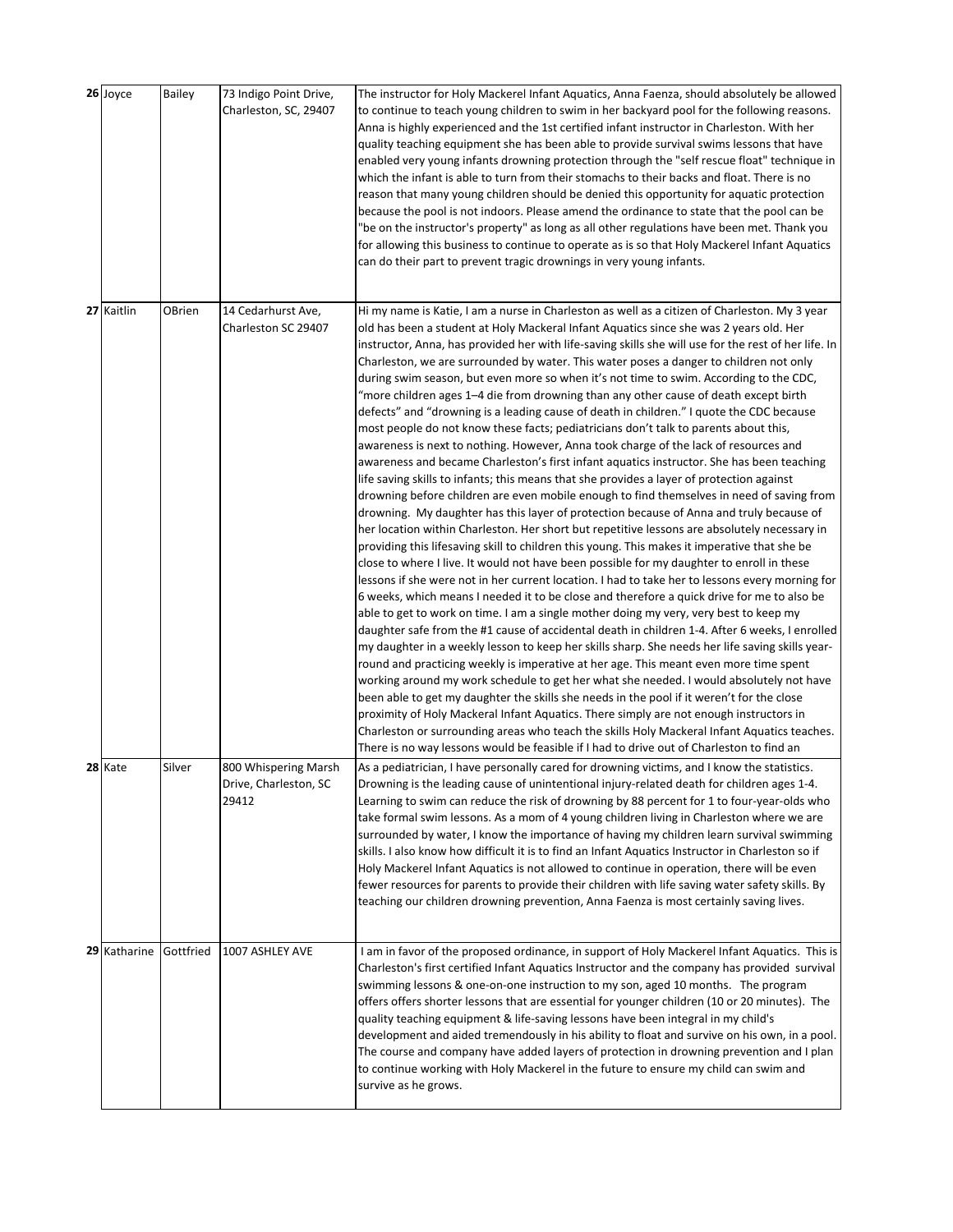| 30 Kristin | Mein     | 1247 Taliaferro Ave<br>Charleston SC 29412 | I am writing in support of the amendment to the Home Occupation ordinance that would<br>enable Holy Mackerel Infant Aquatics to continue to operate out of the home of Anna<br>Faenza. Living in the Lowcountry, we are surrounded by water and it is imperative that our<br>children learn to swim from an early age. Accidental drowning is an every day threat. At my<br>home there is a pool in the backyard and a creek directly across the street. One of the first<br>things I researched after the birth of my son was infant self rescue swimming courses as<br>drowning prevention is incredibly important to our family. I was surprised at how few<br>options were available, it is clear that there is a shortage of qualified instructors in our city. I<br>was thrilled to find Holy Mackerel Infant Aquatics which was conveniently located just 10<br>minutes from my home and taught by Charleston's first Certified Infant Aquatics Instructor.<br>My son enrolled in the self-rescue float class in the summer of 2021 as a six month old. This<br>class requires attending a short, one-on-one 10 minute lesson 4 days a week for 4 weeks.<br>With all of the shuttling back and forth to lessons during that month, the location of Holy<br>Mackerel Infant Swim was extremely convenient to my home on James Island. Anna's pool<br>has clearly been carefully designed with swim lessons in mind and she has high quality<br>teaching equipment on hand for use in lessons. The private backyard setting of Holy<br>Mackerel Infant Aquatics allows full attention to be given to the student without the<br>distractions that would inevitably come with a public pool setting. By the end of the 4<br>weeks, my infant son was able to turn onto his back after falling into the pool fully clothed<br>and float on his back. Without hesitation we plan to enroll him in Anna's swim-float-swim<br>class as soon as he is old enough this coming year. Anna's business is well-organized, well-<br>run and a huge asset to our community. This is a business that saves children's lives and I<br>hope that you will amend the Home Occupation ordinance to allow Holy Mackerel Infant<br>Aquatics to continue operation. |
|------------|----------|--------------------------------------------|------------------------------------------------------------------------------------------------------------------------------------------------------------------------------------------------------------------------------------------------------------------------------------------------------------------------------------------------------------------------------------------------------------------------------------------------------------------------------------------------------------------------------------------------------------------------------------------------------------------------------------------------------------------------------------------------------------------------------------------------------------------------------------------------------------------------------------------------------------------------------------------------------------------------------------------------------------------------------------------------------------------------------------------------------------------------------------------------------------------------------------------------------------------------------------------------------------------------------------------------------------------------------------------------------------------------------------------------------------------------------------------------------------------------------------------------------------------------------------------------------------------------------------------------------------------------------------------------------------------------------------------------------------------------------------------------------------------------------------------------------------------------------------------------------------------------------------------------------------------------------------------------------------------------------------------------------------------------------------------------------------------------------------------------------------------------------------------------------------------------------------------------------------------------------------------------------------------------------------------------------|
| 31 Leize   | Gaillard | 369 Grove Street,<br>Charleston, SC 29403  | I am commenting on support of the zoning amendment as it impacts Holy Mackeral Swim<br>Aquatics. While my 3-year-old child has had access to water and even participated in City-<br>run instruction in the past, it was not until we started lessons with Holy Mackeral that he<br>actually started to learn to swim. Between individual swim lessons last summer and<br>continued group lessons in the fall (before the business was shut down), our son has shown<br>enthusiasm for swimming and continued progress in his skills. The location has been a<br>major convenience for us, and I believe that the "home pool" atmosphere has been critical<br>for our son's comfort with learning to swim. He also loves it—even having been away from<br>lessons for several weeks now, our son regularly "play acts" swim time with Ms. Anna in the<br>bathtub or with his stuffed animals. It's clear the lessons have a positive and lasting impact<br>on him, despite his young age. Ms. Anna takes great steps to instruct all participants to<br>adhere to parking and attendance rules so not to disrupt her neighbors, and there has never<br>been a time when we have been there that we weren't able to park immediately in Ms.<br>Anna's own driveway. There is rarely traffic on the street, and I have rarely seen any<br>neighbors given the large lot sizes and buffers of marsh and landscaping. We greatly<br>appreciate the service that Holy Mackeral provides and we are hopeful that we will be able<br>to resume lessons soon. Thank you.                                                                                                                                                                                                                                                                                                                                                                                                                                                                                                                                                                                                                                                                                     |
| 32 Louisa  | Trouche  | 1223 Dowden Street<br>Charleston sc 29407  | I am writing in support of holy mackerel infant aquatics. This program is remarkable. As a<br>parent living in Charleston, drowning has been my greatest fear for my two boys. Because of<br>Anna, I no longer worry about them when it comes to drowning. She has taught them<br>survival skills that are priceless. They now know how to survive in water. My greatest fear is<br>no longer there. My youngest is 2. How could anyone want to take this business out of<br>operation. There are so few resources in this town that support survival swim for young<br>children. Anna is convenient to my house and offers consistent lessons that my children<br>have used to build upon their skills. Her one on one instruction is so helpful. They love going<br>to the lessons. They are short enough to keep their attention. She is the only certified infant<br>aquatics instructor in the area. It is a complete shame that she was shut down. By far, these<br>lessons were the most valuable thing I did in 2021 and I hope to be able to continue. Please<br>reconsider. Thank you.                                                                                                                                                                                                                                                                                                                                                                                                                                                                                                                                                                                                                                                                                                                                                                                                                                                                                                                                                                                                                                                                                                                                                     |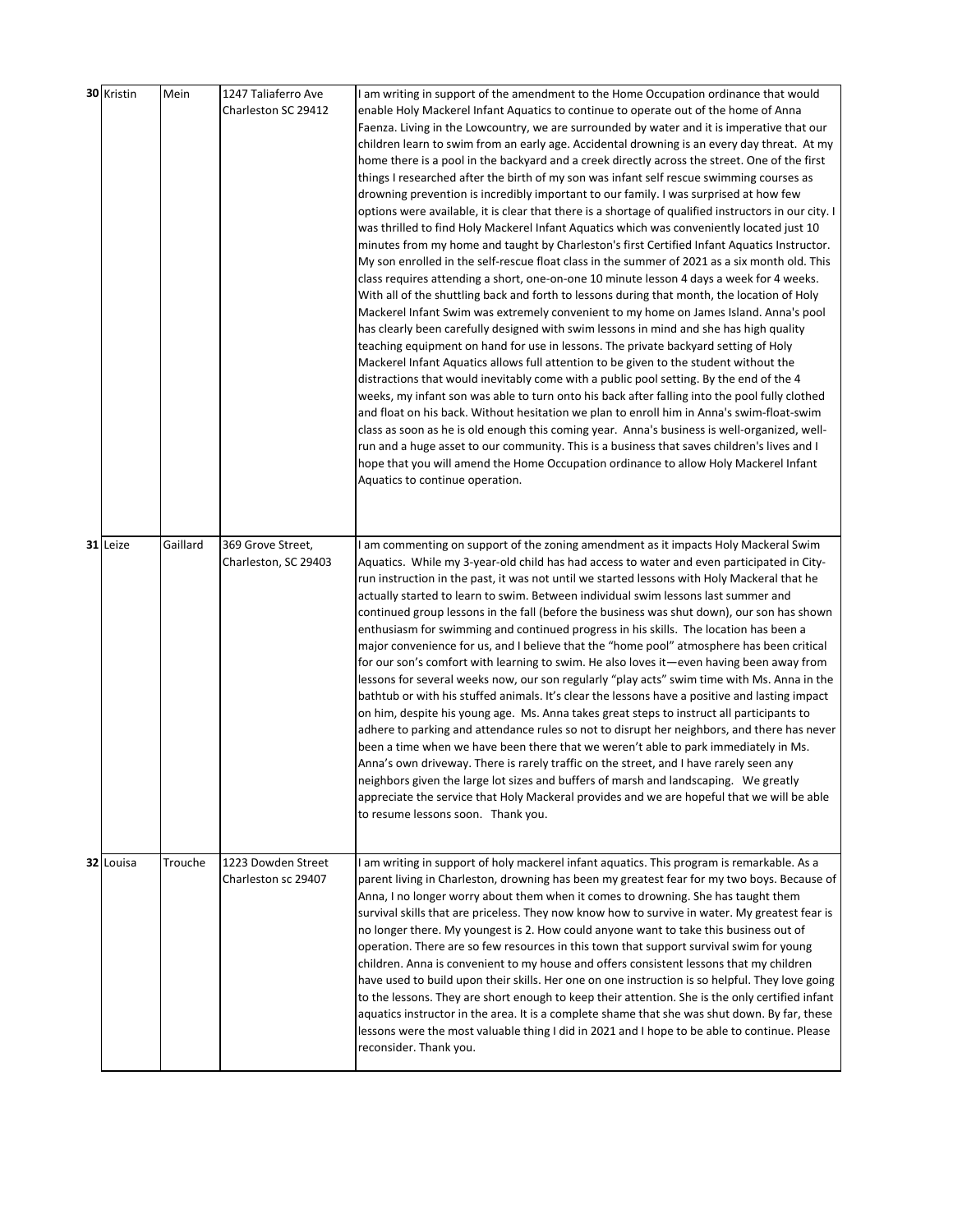| 33 Lucy       | Royall  | 20 Huguenot Avenue<br>Chsrleston 29407         | I support Anna Faenza's Proposed Amendace. Anna is easily accessible for me living and<br>working in the area. She is teaching my 3 year old daughter survival swim lessons which are<br>essential for my small child living in an area surrounded by water. She offers one on one<br>instruction with a flexible schedule. This allows my daughter to continue to receive the<br>lessons in a consistent manner. I haven't found a teacher in the area who is as qualified as<br>Anna. It is critical for small children to learn the skills Anna teaches to prevent drownings.                                                                                                                                                                                                                                                                                                                                                                                                                                                                                                                                                                                                                                                                                                   |
|---------------|---------|------------------------------------------------|------------------------------------------------------------------------------------------------------------------------------------------------------------------------------------------------------------------------------------------------------------------------------------------------------------------------------------------------------------------------------------------------------------------------------------------------------------------------------------------------------------------------------------------------------------------------------------------------------------------------------------------------------------------------------------------------------------------------------------------------------------------------------------------------------------------------------------------------------------------------------------------------------------------------------------------------------------------------------------------------------------------------------------------------------------------------------------------------------------------------------------------------------------------------------------------------------------------------------------------------------------------------------------|
| 34 Marie      | Stitt   | 18 Colleton Dr.,<br>Charleston, SC 29407       | I am writing in support of the proposed amended ordinance to make clear that Holy<br>Mackerel Infant Aquatics can opperate from Anna Faenza's home pool. Our toddler started<br>taking swim lessons at Holy Mackerel last summer after we looked at several different swim<br>lesson options. There is a shortage of qualified instructors in the city, such that shutting<br>down HMIA would deepen the void. Nothing compared to Holy Mackerel-Anna's expertise<br>and focus on survival swim has been so wonderful as our little girl learns to swim. The ease<br>of her home pool and location was a huge draw to us. It was amazing and super effective for<br>our two year old to have short (10min) one-on-one lessons with Anna when she was just<br>learning to swim and then to progress to group lessons. Living by the water is one of the<br>reasons we love Charleston and we feel it is essential for our child to learn to swim as early<br>as possible. From day one, Holy Mackerel focused on drowing prevention and the "swim-<br>float-swim" approach using quality teaching equipment for her life-saving lessons. Please<br>make clear that this essential business is allowed to continue to operate to provide these<br>cruicial lessons. Thank you, Marie |
| 35 Marisa     | Lynch   | 1806 Lady Jordan Lane,<br>Charleston, SC 29412 | I was shocked to learn Holy Mackerel Infant Aquatics stopped operations a few weeks ago.<br>As the only certified Infant Aquatics Instructor in Charleston, Anna's home is only 3 miles<br>from our home and having my 3-year son learn how to swim-float-swim was critical as our<br>house is located on tidal creek. Her approach and quality of teaching is above and beyond.<br>My family is in full support of the proposed amended ordinance and I truly hope we will<br>have the opportunity to further my son's swimming skills by taking lessons from Anna, at her<br>home, in the future.                                                                                                                                                                                                                                                                                                                                                                                                                                                                                                                                                                                                                                                                                |
| 36 Mark       | Faenza  | 1632 Timothy Street                            | Holy Mackerel Infant Aquatics should absolutely be able to continue business as is. These<br>are not just your run of the mill swimming lessons, these are survival skills. Most accidental<br>drownings occur at private residences, so where better to teach kids than in a backyard pool<br>by a Certified Infant Aquatics Instructor.                                                                                                                                                                                                                                                                                                                                                                                                                                                                                                                                                                                                                                                                                                                                                                                                                                                                                                                                          |
| 37 Mary       | McNeill |                                                | 4467 Downing Place Way I would like to see this amended so that swimming lessons may be given at a private pool. In<br>this area, with so much water around it is important that both children and adults know how<br>to swim. Thank you for your consideration on this matter.                                                                                                                                                                                                                                                                                                                                                                                                                                                                                                                                                                                                                                                                                                                                                                                                                                                                                                                                                                                                    |
| <b>38 Meg</b> | Younger | 40 Kennedy St,<br>charleston 29403             | I am a parent of a 6 month old. Living in a city surrounded by water, and sometimes under<br>water, drowning is a huge worry of mine. Drowning is a leading cause of death for children.<br>In the United States: More children ages 1–4 die from drowning than any other cause of<br>death except birth defects. For children ages 1-14, drowning is the second leading cause of<br>unintentional injury death after motor vehicle crashed.  Anna Faenza gives life saving infant<br>swim lessons in her back yard with her Holy Mackerel Infant Aquatics business. She is only<br>one of 2 certified in the entire area. She teaches kids one on one how to float and swim to<br>safe themselves from a water injury or drowning. I run her social media and have witnessed<br>this first hand. It's amazing what transformation these kids undergo from ages as young as<br>10 months. To stop her from performing these lessons is doing a disservice to the young<br>people of this community and jeopardizes their safety around water. I urge you to please<br>amend this Home Occupation ordinance to allow her to continue teaching lessons in her<br>private backyard. Thank you!                                                                                        |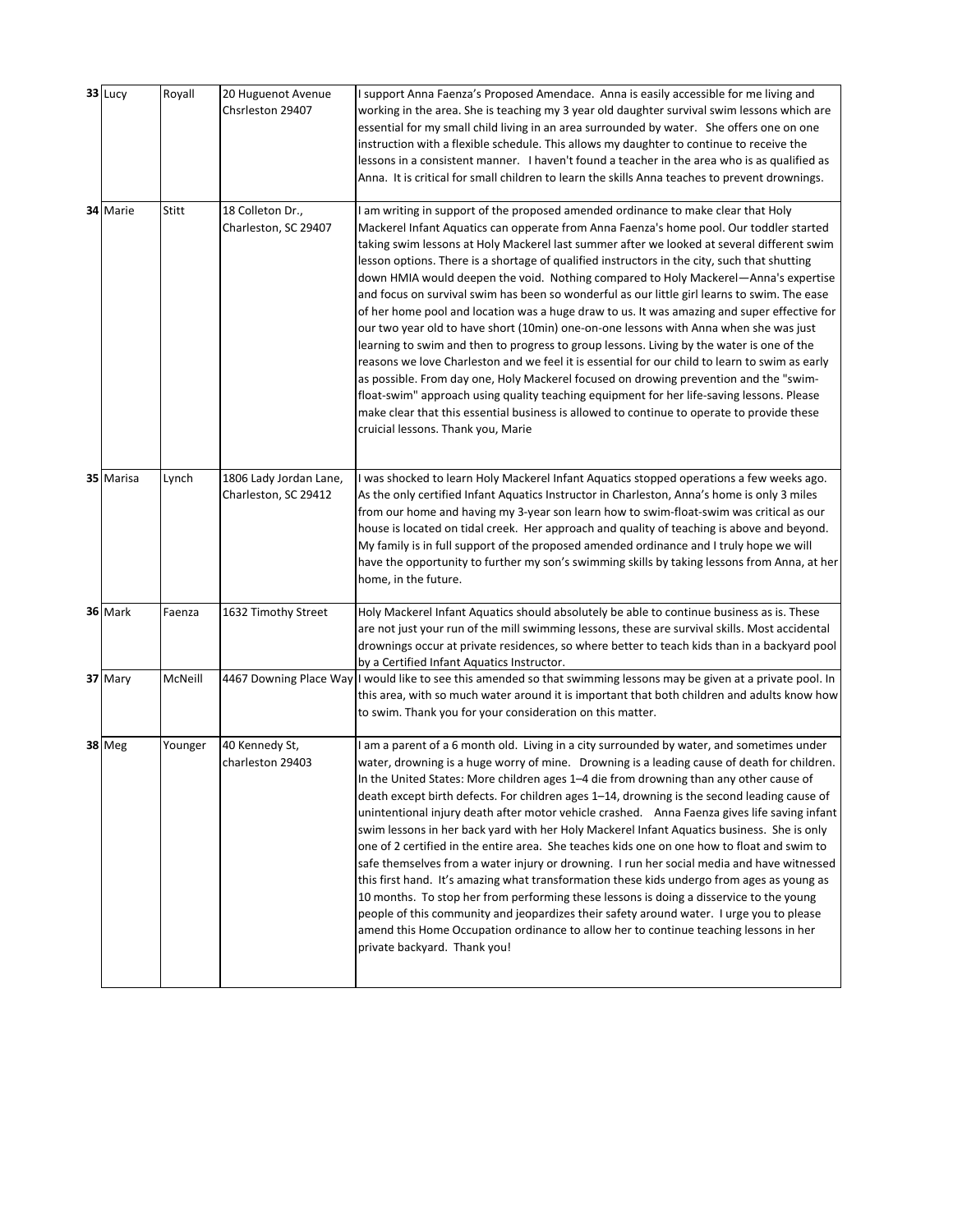| 39 Megan    | Younger         | 40 Kennedy St.,<br>Charleston 29403                        | As a parent of a 6 month old, who is signed up for lessons with Holy Mackerel later this<br>summer, I am highly in favor of amending this outdated unnecessary ordinance. Living in a<br>city surrounded by water, and sometimes flooded and underwater itself, learning how to be<br>safe in/near water is imperative for small children. Drowning is the leading cause of death<br>in ages 1-4. This could be different if children knew how to save themselves in a possible<br>dangerous situation. These lessons are one-on-one, private in Anna's backyard. They are<br>not a nuisance to the neighborhood, if anything they are helping the neighborhood, which<br>itself is surrounded by water. There is only one other person certified in teaching infant<br>aquatics in the lowcountry, which goes without saying they are desperately in need. Please<br>vote to amended this ordinance and allow Holy Mackerel to resume lessons.                                                                                                                                                                                                                                                                                                                                   |
|-------------|-----------------|------------------------------------------------------------|-----------------------------------------------------------------------------------------------------------------------------------------------------------------------------------------------------------------------------------------------------------------------------------------------------------------------------------------------------------------------------------------------------------------------------------------------------------------------------------------------------------------------------------------------------------------------------------------------------------------------------------------------------------------------------------------------------------------------------------------------------------------------------------------------------------------------------------------------------------------------------------------------------------------------------------------------------------------------------------------------------------------------------------------------------------------------------------------------------------------------------------------------------------------------------------------------------------------------------------------------------------------------------------|
| 40 Meghan   | Taylor          | 1865 Gammon St,<br>Charleston, SC 29414                    | My son, Calvin, is 2 and a half-years old and has been in survival swim with Miss Anna since<br>he was 10 months old when he first learned to float. We live in West Ashley, and Anna's<br>home location is crucial for us to be able to access the 4-times-per-week schedule for the<br>success of a survival swim program. Living all around water in Charleston, survival swim is<br>invaluable for drowning prevention, and Anna's program is such an asset to our community.<br>She is such a quality teacher, and Charleston is so lucky to have her.                                                                                                                                                                                                                                                                                                                                                                                                                                                                                                                                                                                                                                                                                                                       |
| 41 Nancy    | Davis-<br>Kahrs | 773 Glen Lake Court, Mt.<br>Pleasant, SC 29464             | I am in support of the proposed amended ordinance. There is a shortage of qualified<br>instructors in the city, and Holy Mackerel Infant Aquatics has Charleston's first certified<br>Infant Aquatics Instructor. Shutting down HMIA deepens the void. In a community that is<br>surrounded by water, it is important that our children can swim.                                                                                                                                                                                                                                                                                                                                                                                                                                                                                                                                                                                                                                                                                                                                                                                                                                                                                                                                 |
| 42 Nicholas | Powers          | 1007 ASHLEY AVE                                            | I am in favor of the proposed ordinance, in support of Holy Mackerel Infant Aquatics. This is<br>Charleston's first certified Infant Aquatics Instructor and the company has provided survival<br>swimming lessons & one-on-one instruction to my son, aged 10 months. The program<br>offers offers shorter lessons that are essential for younger children (10 or 20 minutes). The<br>quality teaching equipment & life-saving lessons have been integral in my child's<br>development and aided tremendously in his ability to float and survive on his own, in a pool.<br>The course and company have added layers of protection in drowning prevention and I plan<br>to continue working with Holy Mackerel in the future to ensure my child can swim and<br>survive as he grows.                                                                                                                                                                                                                                                                                                                                                                                                                                                                                             |
| 43 Nickie   | Stone           | 1125 Fairview Plantation<br>Rd Wadmalaw Island SC<br>29487 | Holy Mackerel Infant Survival Swim I am writing on behalf of Anna Faenza of Holy Mackerel<br>and in support of the proposed amended ordinance to allow the continuation of swim<br>lessons in her private pool. Anna is incredibly niche in what she provides to our community<br>and I have not found a single other person nor business that provides these services. Access<br>to her private pool has allowed my daughter one-on-one survival swim lessons in a capacity<br>that is hands-down unmatched anywhere in town. Anna is the first certified Infant Aquatics<br>Instructor in Charleston, and a fabulous one. Not only is she teaching our children to swim,<br>but more importantly survival skills and drowning prevention. We live on a sea island and<br>our home is surrounded by water, our lifestyle is focused on water activities. Access to<br>survival swimming lessons for my child is incredibly imperative. There is a shortage of<br>qualified instructors in this city and so shutting down Holy Mackerel only exacerbates this<br>issue. I cannot stress enough that our children need this business running. Thank you to<br>Anna for her kindness and patience, and most importantly for her passion and commitment<br>to teaching our children! |
| 44 Pam      | Straughn        | 321 Hoff Avenue, Chas.<br>SC 29407                         | Our children and grandchildren must learn to swim! We live in an area where children<br>drown every summer because they don't know basic water survival skills. Anna is<br>Charleston's first certified infant aquatics instructor. Having someone I trust with my<br>grandchildren and the convenient location are very important for these life saving lessons!                                                                                                                                                                                                                                                                                                                                                                                                                                                                                                                                                                                                                                                                                                                                                                                                                                                                                                                 |
| 45 Park     | Smith           | 26 Tarleton Drive,<br>Charleston, SC 29407                 | I am writing in favor of this amendment. I live in walking distance to this pool and my child<br>has received invaluable swimming/survival lessons there. I have seen no disturbance to the<br>neighborhood, on the contrary it provides an essential service for our children that we can<br>not find elsewhere in the city. Not allowing these lessons to continue would be a disservice<br>to us and our children. I appreciate your consideration of my comment and this amendment.<br>Thanks, Park Smith                                                                                                                                                                                                                                                                                                                                                                                                                                                                                                                                                                                                                                                                                                                                                                     |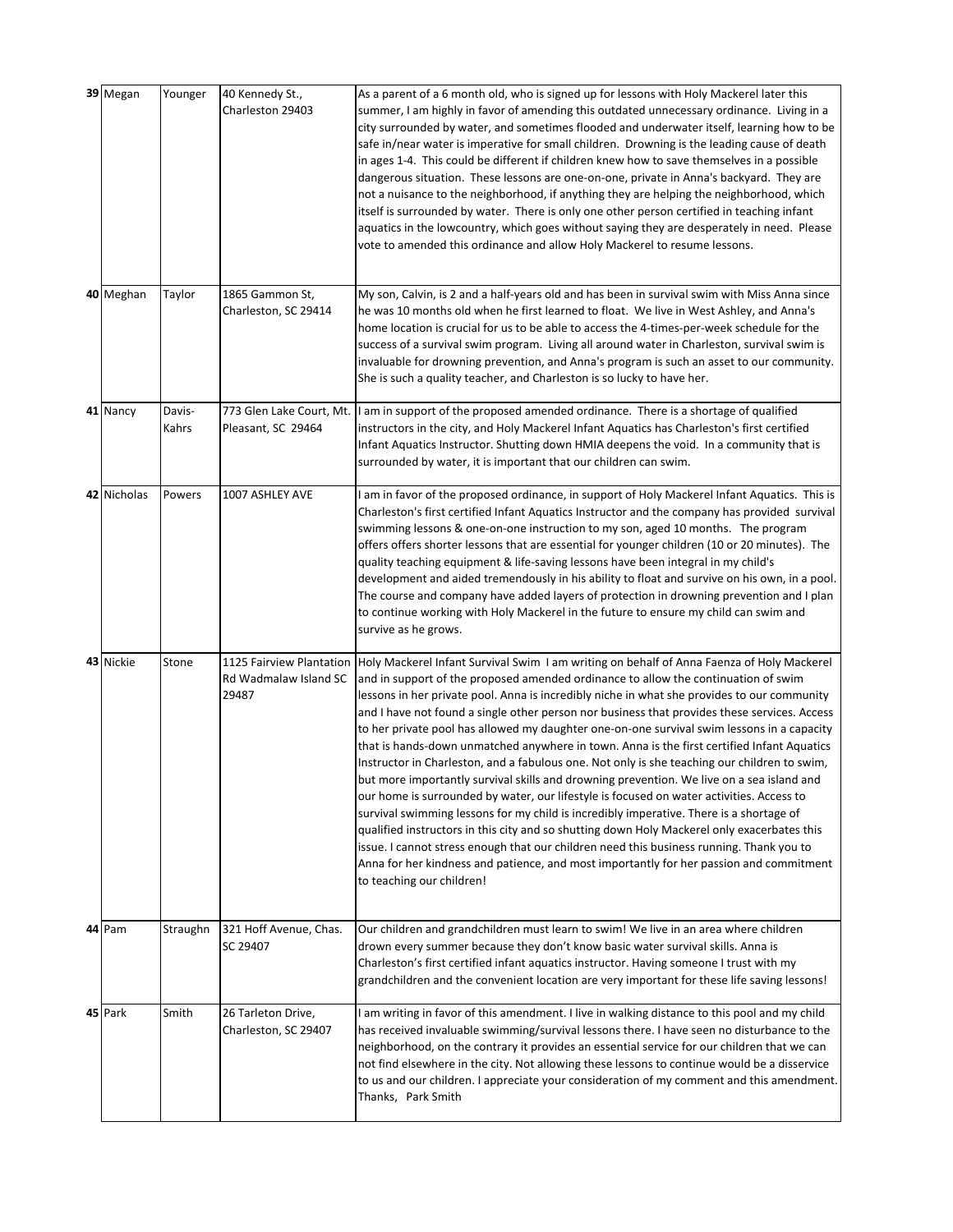| 46 Rachel  | Morris        | 1350 hidden lakes dr                             | Holy Mackerel has made a huge impact on my son. There is no one besides Anna Faenza<br>who I would entrust his swim lessons. She is certified and has a wonderful approach of short<br>lessons that had him swimming and floating at 15 months. We live in a city full of water<br>which is wonderful and means swim lessons are vital to the children in our community. Prior<br>to Holy Mackerel having a permanent place, lessons were constantly being rearranged or<br>canceled due to things outside of Anna's control. This has not happened since she was able<br>to open up in South Windermere, weather being the exception of course. This has led to<br>tremendous growth in his swimming. He is now 2, jumps in the water and can swim the<br>length of a pool. It's incredible. Holy Mackerel has always been very cognizant of the<br>neighborhood and making sure respect to other people's property was respected. I hope<br>this is resolved quickly so that we can get back to swimming lessons. My son loves them and<br>misses them, especially now when so many other activities are limited.                          |
|------------|---------------|--------------------------------------------------|----------------------------------------------------------------------------------------------------------------------------------------------------------------------------------------------------------------------------------------------------------------------------------------------------------------------------------------------------------------------------------------------------------------------------------------------------------------------------------------------------------------------------------------------------------------------------------------------------------------------------------------------------------------------------------------------------------------------------------------------------------------------------------------------------------------------------------------------------------------------------------------------------------------------------------------------------------------------------------------------------------------------------------------------------------------------------------------------------------------------------------------------|
| 47 Rebecca | Faenza        | 1632 Timothy St<br>Charleston SC 29407           | In a city surrounded by water it is imperative that Charleston's first certified Infant Aquatics<br>Instructor, Anna Faenza of Holy Mackerel Infant Aquatics, along with any other certified<br>instructor be able to teach our youngest generations life-saving techniques in the comfort<br>and convenience of their own property. While my husband and I hope our 21/2 year old<br>son never has to use the survival swim skills he's been taught by Anna, we are beyond<br>grateful for the one-on-one instruction that he received to learn and accomplish swim-float-<br>swim survival skills should they be needed in an emergency. It is my hope that the city sees<br>the value in certified aguatics instructors like Holy Mackerel Infant Aguatics and makes it<br>possible for them to operate on their own properties. Thank you for your time and<br>consideration in deciding what's best for our communities.                                                                                                                                                                                                                |
| 48 Richard | Faenza        | 2408 River Park Way,<br>Charleston               | I give my full support. In 1956 at the age of 5 years old I learned how to swim from my<br>Mom's nearby neighbor who taught swimming safety in her backyard pool.                                                                                                                                                                                                                                                                                                                                                                                                                                                                                                                                                                                                                                                                                                                                                                                                                                                                                                                                                                            |
| 49 Robert  |               | Yarbrough 3019 Yachtsman Dr, Mt.<br>Pleasant, SC | I support ordinance amendment #2 in order to maintain the ability to patronize home<br>businesses like Holy Mackerel Infant Aquatics. Clarifying that outdoor swimming lessons are<br>protected by law will enable this business, and others like it, to continue to provide a<br>valuable, and potentially life-saving, community service.                                                                                                                                                                                                                                                                                                                                                                                                                                                                                                                                                                                                                                                                                                                                                                                                  |
| 50 Ryan    | DeAntoni<br>о | 110 Mary Ellen Dr.,<br>29403                     | I'm writing in support of the proposed ordinance amendment to ensure that I am able to<br>protect my kids by giving them access to learn swimming survival skills. There is a general<br>lack of options and instructors in the Charleston area and the city should continue to make<br>access to these life-saving lessons easier, not more difficult.                                                                                                                                                                                                                                                                                                                                                                                                                                                                                                                                                                                                                                                                                                                                                                                      |
| $51$ Tala  | Kassm         | 19 Carolina St.                                  | I am in FULL support of Charleston's first certified Infant Aquatics Instructor, Anna Faenza,<br>because she is doing work that saves children's lives, including my own son. She teaches<br>survival swimming lessons in a one-on-one instruction setting with high quality teaching<br>equipment. She teaches drowning prevention, and the lessons are shorter which is perfect<br>for young infants and toddlers. She also teaches swim-float-swim and self-rescue float to<br>young children which is ESSENTIAL in Charleston. There is a serious shortage of instructors<br>teaching these skills to our children so losing Anna would be a HUGE loss for our community.<br>Because Anna is able to give lessons from her home, it makes the lessons convenient and<br>easy for families, children and it allows her to be able to maximize the number of classes she<br>can have and the number of kids she can teach. Please reconsider allowing Anna to continue<br>teaching these vital classes from her home. Drowning is easily prevented with proper<br>education and training which she provides!!!! Thank you for considering. |
| 52 Thomas  | Younger       | 40 Kennedy St.<br>Charleston, SC 29403           | Anna Faenza is one of only two certified infant aquatics instructors in the Charleston area.<br>Her instructing location was instrumental in having my daughter learn critical life saving<br>lessons. The ease of access to the pool and short 10-20 min lessons were also very important<br>as a parent.                                                                                                                                                                                                                                                                                                                                                                                                                                                                                                                                                                                                                                                                                                                                                                                                                                   |
| $53$ Tim   | Dillon        | 113 Chadwick Drive                               | I am in support of the proposed amended ordinance. Specifically, for swim lessons provided<br>by Holy Mackerel Infant Aquatics. Access to these lessons due to their location was a<br>primary reason for choosing this provider. My wife and I both work and lessons were<br>difficult to schedule during off-work hours due to the lack of quality providers in the<br>Charleston area. Limiting access to providers such as Holy Mackerel negatively impacts<br>families who seek access to quality, life-saving swim instruction                                                                                                                                                                                                                                                                                                                                                                                                                                                                                                                                                                                                         |